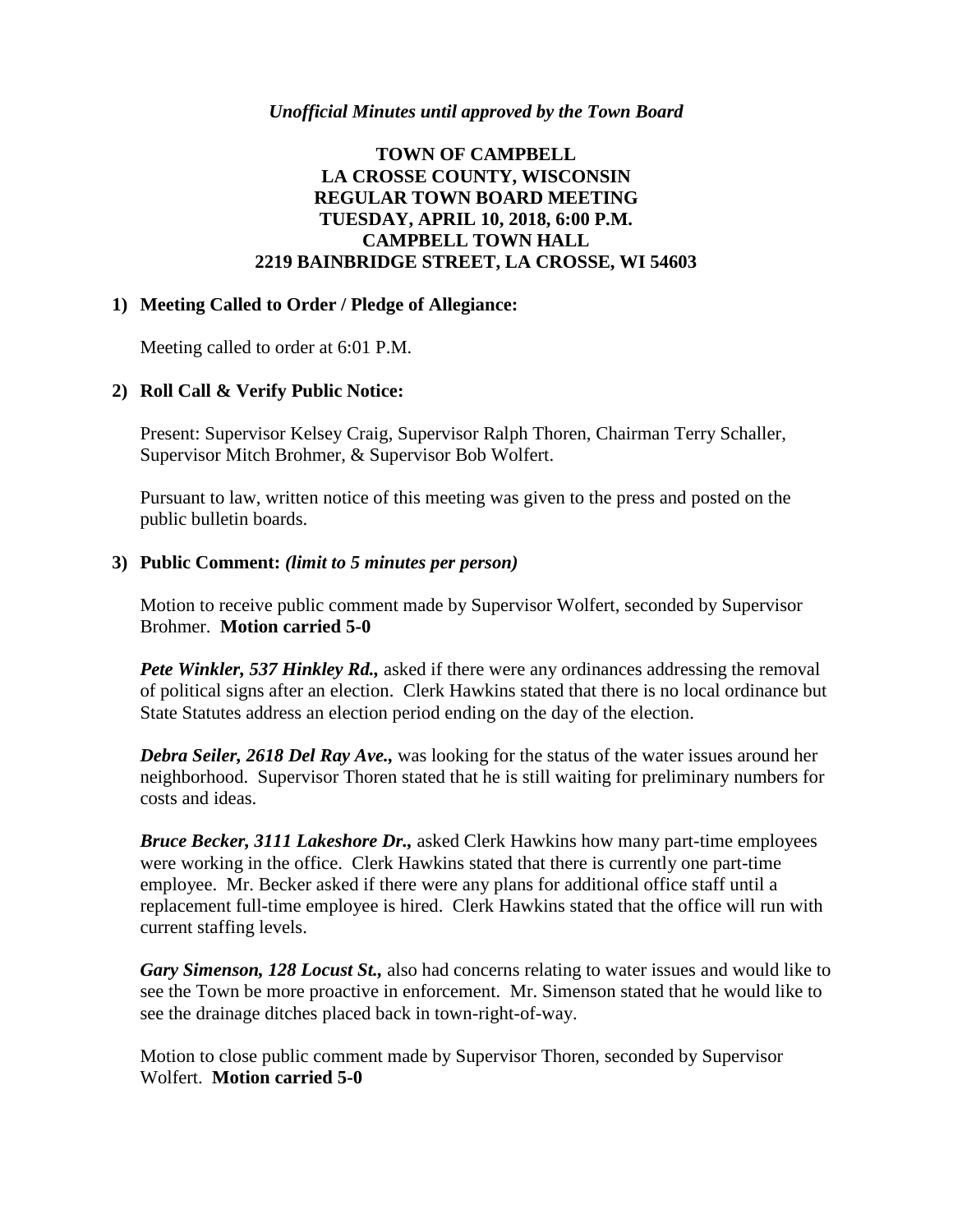- **4) Consent Agenda: (All items listed are considered routine and will be enacted with one motion. There will be no separate discussion of these items unless a Board member so requests, in which case the item will be removed from the Consent Agenda and be considered on the Regular Agenda).**
	- **A) Approval of Minutes:** Regular Board Meeting 03/13/2018, Special Board Meeting 03/27/2018

### **B) Plan Commission Meeting Recommendations: No Meeting**

### **C) Payment of Bills:**

Motion to approve the Consent Agenda made by Supervisor Brohmer, seconded by Chairman Schaller. **Motion carried 5-0**

#### **5) Business:**

**A)** Approval of a Temporary Class "B" Retailer's License for the French Island Lions Club for April 28, 2018 at the Community Center. (Clerk)

Motion to approve a Temporary Class "B" Retailer's License for the French Island Lions Club for April 28, 2018 at the Community Center made by Supervisor Brohmer, seconded by Supervisor Wolfert. **Motion carried 5-0**

**B)** Debbie Walters, 807 Richmond Ave, request for a fourth cat permit. (Clerk)

Debbie Walters was not present for the agenda item.

Motion to postpone agenda item 5(B) until next month's Regular Board Meeting made by Supervisor Brohmer, seconded by Supervisor Wolfert. **Motion carried 5-0**

**C)** David and Laura Kim, 405 Olivet St. request for a third dog permit. (Clerk)

Motion to approve David and Laura Kim, 405 Olivet St. request for a third dog permit made by Supervisor Wolfert, seconded by Supervisor Brohmer. **Motion carried 5-0**

**D)** Bart and Laura Gardner, 2115 Bainbridge St. request for an outdoor band on June 2, 2018 from 4-10 p.m. (Clerk)

Laura Gardner appeared to speak with the Board. Mrs. Gardner explained that the time would be from 5-9 p.m. and would be set up in the garage. Mrs. Gardner also explained that it is a two-man band and would be for a graduation/birthday part. Supervisor Wolfert suggested that in setting the precedent, the Board should require neighbor approval prior to granting the request. The Board agreed that a one block radius would be needed.

Motion to approve the band at 2115 Bainbridge St. pending neighbor input made by Supervisor Wolfert, seconded by Supervisor Brohmer. **Motion carried 5-0**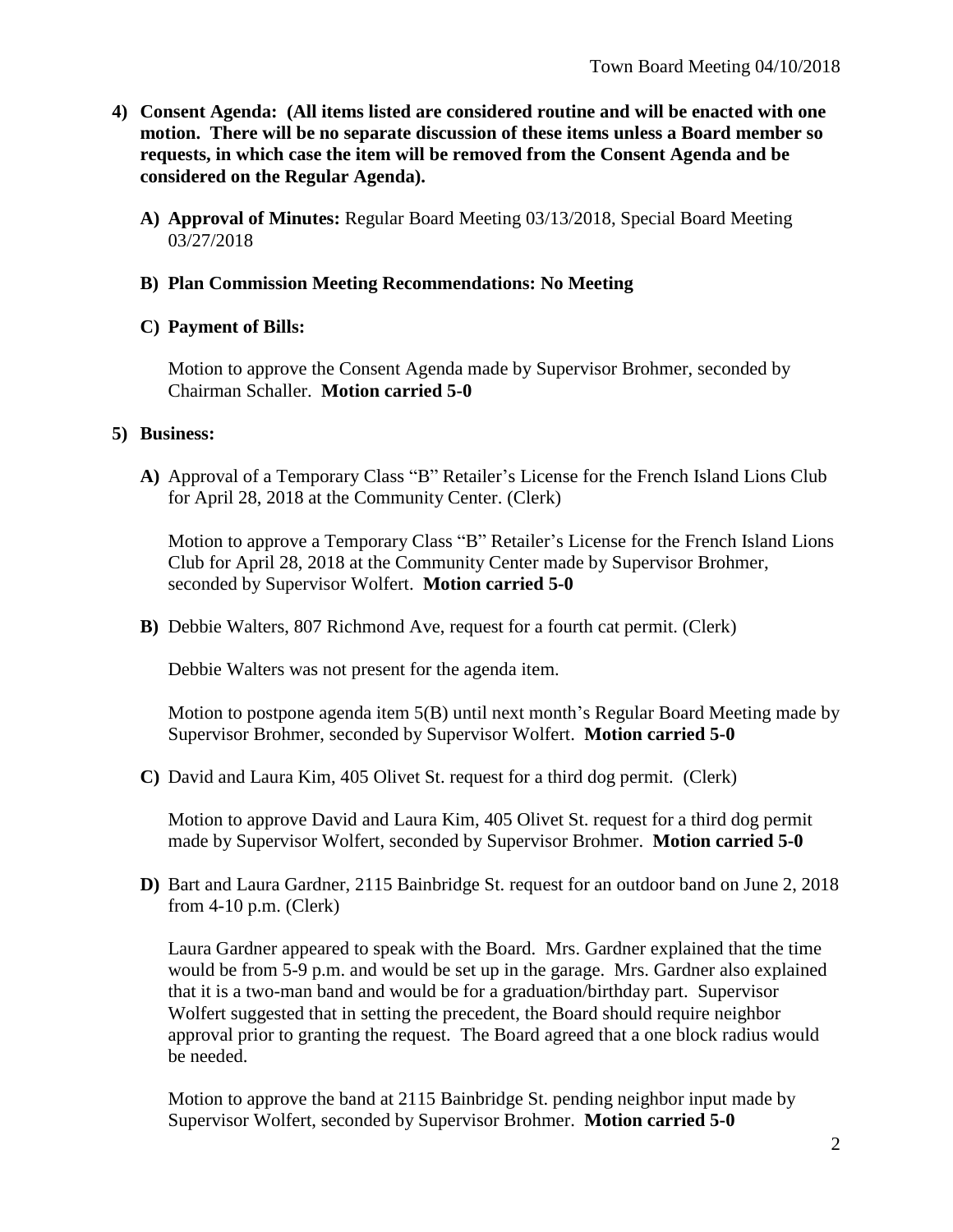**E)** Appointment of Board of Adjustment members. (Chair)

Chairman Schaller mentioned that current members Mike Solberg and Travis Suiter have stated they would be willing to be reappointed to another 3 year term. Clerk Hawkins mentioned that current alternate Timothy Dahl is also willing to be reappointed. Clerk Hawkins recommended that the Board move the term expirations to April 30 to coincide with the Planning  $& Zoning$  terms so that term reappointments for these two committees could be done at the Regular April Board Meetings. Term expirations are as follows: Timothy Dahl 04/30/2019; Mike Solberg 04/30/2021; Travis Suiter 04/30/2020.

Motion to reappoint Timothy Dahl, Mike Solberg, and Travis Suiter that end on April 30th made by Supervisor Wolfert, seconded by Chairman Schaller. **Motion carried 5-0**

**F)** Appointment of Planning and Zoning Commission members. (Chair)

Chairman Schaller mentioned that the Commission currently has one vacancy and two expiring terms. Clerk Hawkins received three letters of interest. Current members Terry Schaller and Joe Weitekamp would like to be reappointed leaving one vacancy. Chairman Schaller would like to appoint Jason Stratman the vacancy that expires 04/30/2019 and the reappointment of himself and Joe Weitekamp to another 3 year term expiring 04/30/2021.

Motion to affirm the appointments made by Supervisor Thoren, seconded by Supervisor Craig. **Motion carried 5-0**

**G)** Appointment of a Joint Municipal Court Representative. (Chair)

Chairman Schaller stated that he would be available for the April 19, 2018 meeting and would like the Board to appoint somebody else moving forward. Anyone interested should contact Chairman Schaller.

Motion to temporarily appoint Terry Schaller the Town of Campbell's representative to the Joint Municipal Court made by Supervisor Wolfert, seconded by Supervisor Brohmer. **Motion carried 5-0**

**H)** Plan for the replacement of the Town of Campbell Fire Department's pumper truck. (Chair)

Chief Nate Melby stated that things the Fire Department would need to do to be ready would be to first form a committee, build the specification for the truck and work with manufacturers and get official pricing and delivery dates. Chief Melby believes that this process would take a couple months.

Motion to approve the Fire Department's formation of a committee made by Supervisor Wolfert, seconded by Chairman Schaller. **Motion carried 5-0**